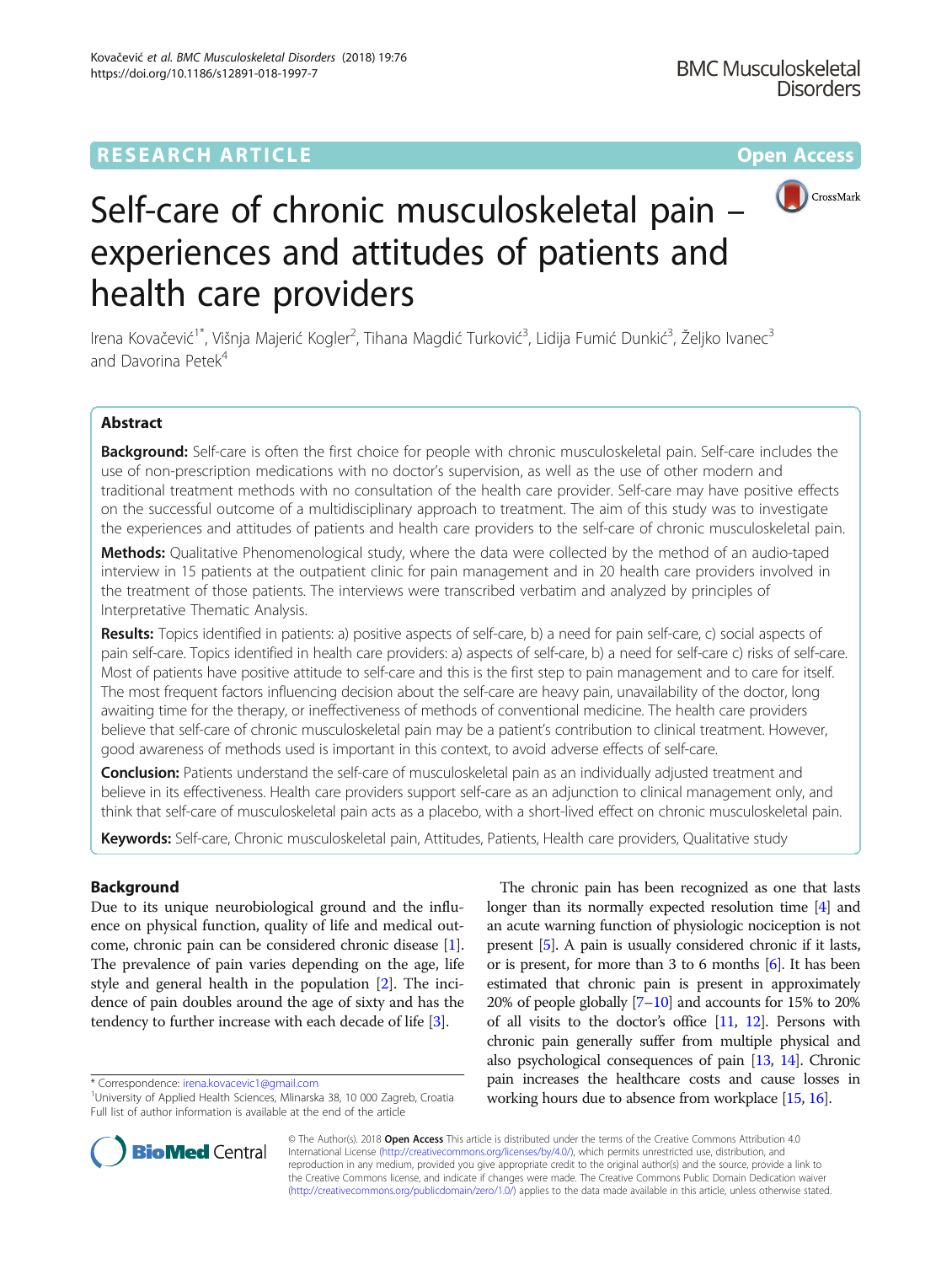Negative experiences related to chronic pain can be considered the main life events, particularly among unemployed, but among employed too, because pain affects their working capacity [[17](#page-8-0)]. Other emotional problems also occur, such as the feeling of futility and loss of control in everyday life or on working place [[17\]](#page-8-0). People feel like victims, which is associated with the inability to accept its own situation regarding the pain [[17\]](#page-8-0). Disorders of musculoskeletal system are the most common causes of chronic pain, leading to physical damage, limitations of working capacity, and unemployment in the long term [[18](#page-8-0)]. According to the ICD 11, chronic musculoskeletal pain is defined as "persistent or recurrent pain that arises as part of a disease process directly affecting bone(s), joint(s), muscle(s), or related soft tissue(s)" [\[19](#page-8-0)]. For example, musculoskeletal disorders account for 53% of absences from working place in Norway and are the main reason for disability pensions [[20\]](#page-8-0). Musculoskeletal pain thereby poses a huge economic burden [[21](#page-8-0)].

It is known that the population of elderly people is rapidly growing worldwide [[22\]](#page-8-0). Increasing age is often associated with complex health problems and is frequently combined with long-lasting musculoskeletal pain. The prevalence rate in communities of elderly people is even 60% [[23](#page-8-0), [24](#page-8-0)]. There is no significant difference in the prevalence of musculoskeletal pain between rural and urban populations. Social isolation is deemed to be more expressed in rural areas, which negatively impacts the perception of pain [[25\]](#page-8-0).

As reported by some authors, persons with chronic musculoskeletal pain are not satisfied with the effects of clinical treatment [[26\]](#page-8-0). They believe that the health system, particularly doctors, does not take them seriously [[26\]](#page-8-0). Doctors also believe that they are not able to do a lot for persons with chronic musculoskeletal pain and that the medical treatments have a little or no effect [[26\]](#page-8-0). This is one of the main reasons why is self-care usually the first choice for the treatment of early disease symptoms [[27\]](#page-8-0). "Self-care may be defined as the care taken by individuals towards their own health and well being, In practice it includes the actions people take to stay fit and maintain good physical and mental health; meet social and psychological needs; prevent illness or accidents; avoid unnecessary risks; care and selfmedicate for minor ailments and long-term conditions; and maintain health and well being after an acute illness or discharge from hospital"[\[28](#page-8-0)].

The self-care implies the use of one or more medications not prescribed by a doctor, and procedures not supervised by the health service. It includes the use of herbal or pharmacological products, medications previously prescribed for similar cases, some medications from home pharmacy, or too short use of prescribed

treatment [[29\]](#page-8-0). It can also be defined as the use of medications as well as modern and traditional methods without consultations with the doctor (or other health care provider), or with no prescription and treatment supervision [\[30\]](#page-8-0). Considering various definitions and terms that describe the care about one's own health, such as self-management, self-medication and self-treatment, the term self-care seems to be the most appropriate for this report since it covers more aspects and more different methods of care about patient's own health investigated in this study.

Musculoskeletal pain is the most frequent reason for the use of complementary and alternative medicine (CAM) [[31\]](#page-8-0). According to the investigation of Breivik H et al. [[7\]](#page-8-0) the most common self-care methods are the massage, physical therapy and acupuncture. In that study 38% of subjects reported that those methods were highly or very useful.

Asking for assistance of relatives as a strategy to cope with a pain can be useful, and stressful at the same time, because people who are in pain hardly accept the change of their role and asking for assistance [\[17](#page-8-0)]. The family is often a source of information and the transmission of traditional treatment methods and personal experiences from one generation to another [\[32](#page-8-0)]. Role of women in the family is the most important in this sense [\[33\]](#page-8-0).

Self-care is related to increasing age [[34](#page-8-0), [35](#page-8-0)], which increases the risk of adverse events in self-care. The level of knowledge regarding methods and duration of treatment, and possible interaction of self-care with the use of already prescribed medications or the other form of treatment for another indication is lower in elderly population [[36](#page-8-0)]. Younger generations, on the contrary, have better access to relevant information about selfcare methods [[34,](#page-8-0) [35\]](#page-8-0).

Self-care of pain may have positive impact to pain alleviation and general disability, as well as to increase of psychological well-being such as lower level of stress, depression and anxiety [[37\]](#page-8-0).

Self-care studies are frequently carried out by the use of qualitative methods [[38](#page-8-0)]. The aim of this study was to investigate experiences, needs and attitudes of patients regarding the self-care of chronic musculoskeletal pain, as a part of comprehensive care of chronic pain, ways to make decisions about the self-care, and expectations about the outcomes. We aimed to get an insight in the group of chronic pain patients that received the highest level of medical treatment of their chronic pain. At the same time, data regarding health care providers' attitudes about patient's self-care of musculoskeletal pain and its possible usefulness in relations to conventional medicine were collected.

In tis report, the first part of a larger mixed methods study aimed to test factors that are possibly associated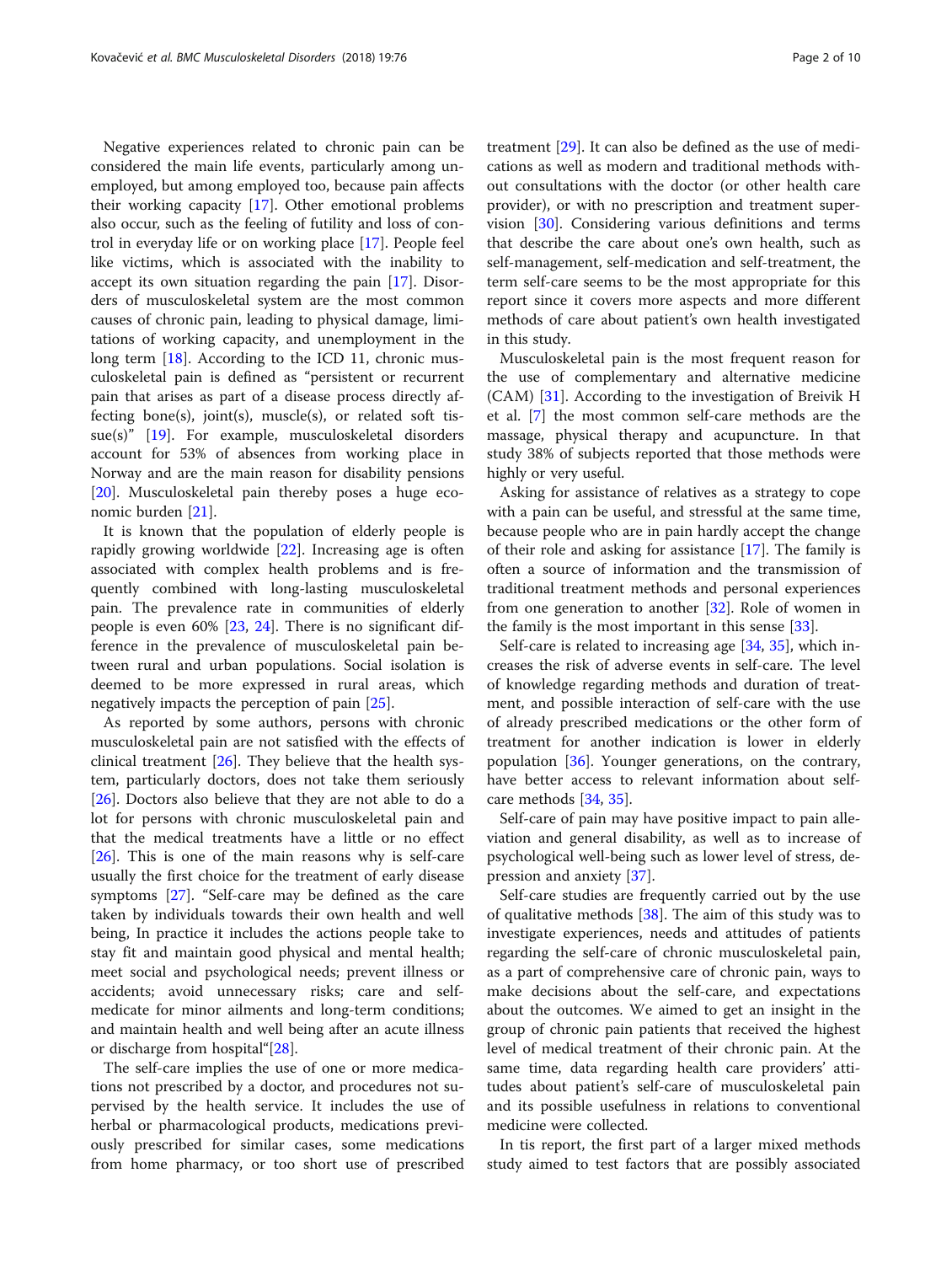<span id="page-2-0"></span>with the good outcome of chronic pain treatment is presented. This part of the study explored the patient's activation and his role in improvement of his condition.

#### Methods

A qualitative, phenomenological approach was used, which allows understanding of certain phenomenon from the aspect of those who experienced it. It includes investigator's intuition and open-minded acceptance of all adapted experiences and standpoints.

#### Procedure

A series of a total of 35 semi-structured interviews, among them 15 with patients and 20 with health care providers, was carried out. Each subject was assigned an alias, to maintain the anonymity. By a method of audiotaped interview patients were asked about their understanding of the self-care phenomenon, their attitudes about self-care, and needs fulfilled in the self-care of chronic musculoskeletal pain (Table 1). The same method was used to ask health care providers about their attitudes regarding the patient's self-care of musculoskeletal pain (Table [2](#page-3-0)). Interviews were carried out until saturation was attained. The saturation was defined and attained when answers in the last interviews were repeated and no new codes appeared in the analytical process [[39\]](#page-8-0). All of interviews were carried out at the Outpatient Clinic for Pain Management, Sisters of Charity Clinical Hospital Centre Zagreb, Croatia, during the scheduled follow up or treatment visit. Conversations were transcribed verbatim and processed by a thematic analysis.

#### Analysis

The thematic analysis was done according to Braun and Clarke [\[40](#page-8-0)] settings because it allows identification and analysis of topics within collected data and consequently the precise answer to study questions asked [\[40\]](#page-8-0). The aim

Following identification of key topics in line with the study questions and marking quotations containing terms relevant for the selected topic, the data were reduced based on the agreement between two independent investigators. Selected quotations were coded by an open codes which revealed characteristics derived from the text by an inductive method. Eventually a code list was formed. Based on code lists, related topics were grouped into categories/themes. Coding as a process developed relationships between main categories in line with the study questions and aim of the study.

In data interpretation the context of individual topics and codes, evident from the original text was respected. During the coding process, data from new interviews were continuously compared with data already analyzed. For the understanding and interpretation of phenomena studied, basic (raw) data were used eventually. Since the answers were coded by two independent investigators, the level of agreement for codes of each respective topic was determined by calculation of the agreement coefficient (Cohen's kappa coefficient).

#### Participants

Two subject groups were formed. Purposeful sampling method of participants of both groups was chosen according to the preselected criteria determined by the research question [\[41](#page-8-0)]. The participants were sought in the population of patients who received the highest level of medical pain management in the Outpatient Clinic for Pain Management so it was homogeneous in this characteristic, but we looked for the variety in patients' age, gender, education and location of living (rural/urban) (Table [3](#page-3-0)). We included the patients with experience of chronic pain of different duration, different intensity and location to capture a wide range of perspectives on self-care and gain a greater insight into phenomena of self- care in this population from all

Table 1 List of questions for the semi-structured interview with patients

| Study questions               | Asked questions                                                                             |
|-------------------------------|---------------------------------------------------------------------------------------------|
| Self-care attitude            | What do you thing about self-care and what is your attitude about pain self-care?           |
| Self-care decision            | In what cases you decide to practice pain self-care?                                        |
|                               | Please describe what influenced your decision to practice pain self-care                    |
|                               | • regarding the length of the pain                                                          |
|                               | • regarding the site and intensity of your pain                                             |
| Self-care experiences         | What do you expect from self-care?                                                          |
|                               | How satisfied are you with the outcome/result of self-care?                                 |
| Self-care methods             | Please describe your experiences with different methods of pain self-care?                  |
| Self-care information source  | In what way and from whom you got the information about pain self-care?                     |
| Family tradition in self-care | Please describe the impact of family tradition to your decision to practice pain self-care. |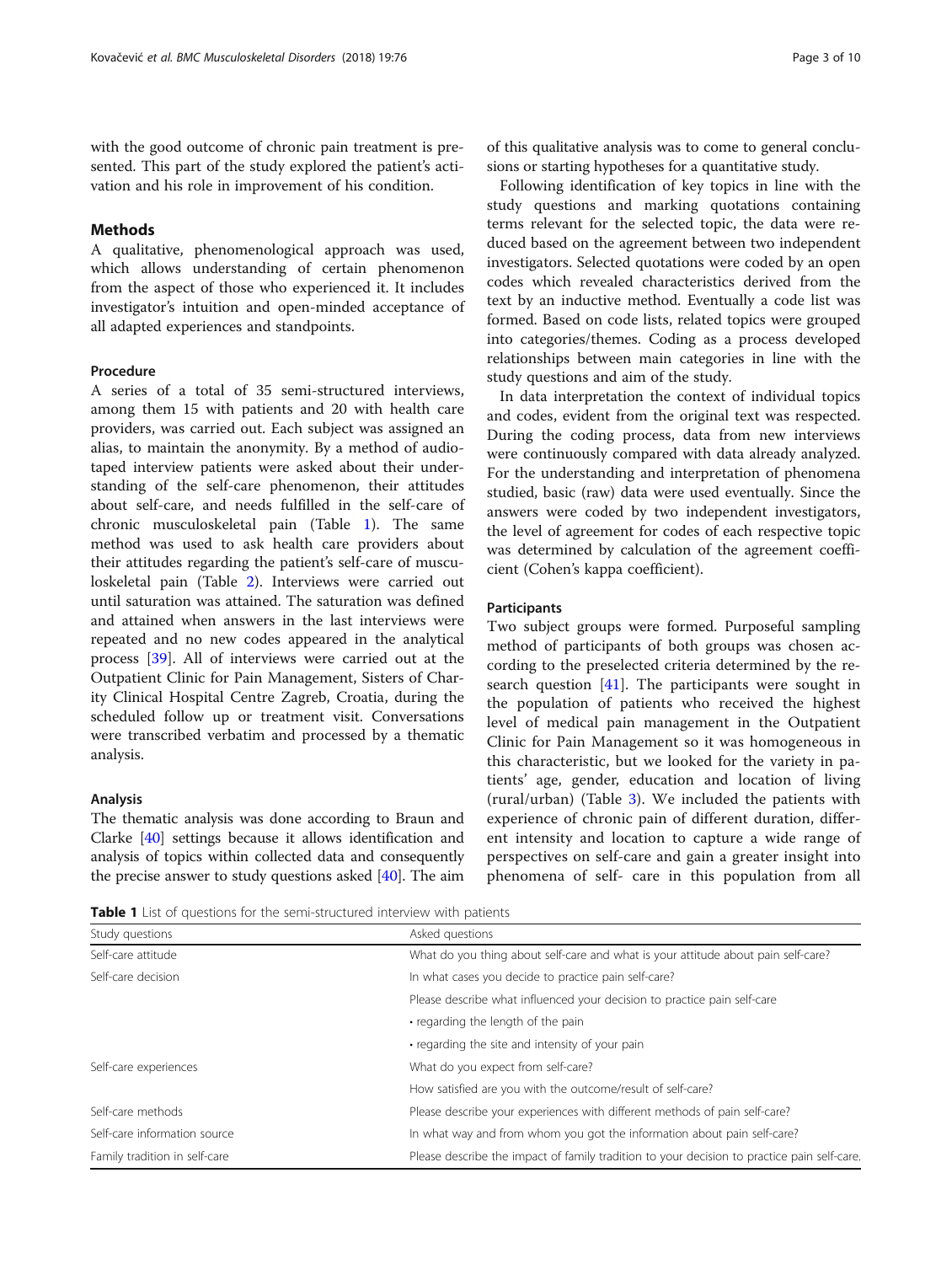| <b>TWAIS &amp;</b> EDI OF GUIDED TOP THE JETH JUBELOF HILL MEN WILL HEALT CATE DIVINED |                                                                                              |  |
|----------------------------------------------------------------------------------------|----------------------------------------------------------------------------------------------|--|
| Study questions                                                                        | Asked questions                                                                              |  |
| Self-care attitude                                                                     | What do you think about patient's self-care of pain and what is your attitude about<br>this? |  |
| Self-care decision                                                                     | In your opinion and experience, why patients decide to practice pain self-care?              |  |
| Relation of self-care to clinical benefits in pain<br>management                       | In what way is pain self-care related to successful outcome of medical management?           |  |

<span id="page-3-0"></span>**Table 2** List of questions for the semi-structured interview with health care providers

aspects. A group of patients comprised 15 subjects, (until saturation) who were visiting the pain clinic. Before the start of interview patients were asked whether they practice self-care. If the answer was yes, the interview proceeded. Therefore the inclusion criteria were patients aged > 18 who practice self-care, any level of education and any place of residence, any type of chronic musculoskeletal pain and any duration of pain (> 3 month) (Table 3) while the exclusion criteria were age < 18 years, non-musculoskeletal pain and acute pain.

The other group of 20 subjects (until saturation) comprised health care providers, experts for pain management or those experienced in management of patients in pain on primary care level. The subjects from health care provider group were nurses and doctors who differ in their age, gender, level of education, workplace, and professional experience (Table [4](#page-4-0)). Inclusion criteria for the health care provider sample were: specialist in anesthesiology, specialist in family medicine, nurse anesthetist, anesthesia technician, family medicine nurse, with variation in age, gender, level of education, workplace, and professional experience (Table [4\)](#page-4-0). Although all health care workers see patients in pain, we limited our sample to the health care providers at two level of care that are most frequently involved in care of patients with chronic pain.

Inclusion criteria were selected based on the aim of the study (Tables [1](#page-2-0) and 2) and available literature data.

#### Results

In total, 35 subjects entered the study: 15 patients from the Outpatient Clinic for Pain Management and 20 health care providers from the Department of Anesthesiology, Department of Surgery, and from general practice. Demographic characteristics of patient group are described in Table 3 and health care provider group in Table [4](#page-4-0). The average age in patient group was 47 years. Most of them were employed, with prevailing secondary school education and the place of residence in a large urban area. The subjects from health care provider group were mostly nurses and technicians from the Department of Anesthesiology, Department of Surgery, Outpatient Clinic for Pain Management, and from general practice, as well as doctors – specialists or residents in anesthesiology. Their average length of service was 20 years.

From interviews, topics for each study groups were selected, representing their experiences in pain self-care.

#### Duration and site of chronic musculoskeletal pain

Mean duration of the pain was 10.26 years (0.4– 30.0 yrs). The shortest period of pain was 4 months and the longest one was 30 years.

The most common site of pain was lumbosacral region, followed by the cervical part of spine, pelvis and legs. An average intensity of pain evaluated by the pain assessment scale (0 – no pain, 10 – the worst possible pain) was  $8(6-10)$ .

Table 3 Demographic characteristics of patient group

| Characteristic     |                                               | $n = 15$            |
|--------------------|-----------------------------------------------|---------------------|
| Age                |                                               | 47.13 years (29-72) |
| Gender             | M                                             | 5                   |
|                    | F                                             | 10                  |
| Employment status  | Employed                                      | 13                  |
|                    | Retired                                       | 2                   |
| Educational level  | Secondary school                              | 10                  |
|                    | University or college degree                  | 3                   |
|                    | Master's or Ph.D. degree                      | 2                   |
| Place of residence | Country                                       |                     |
|                    | Inhabited place with 5.000-50.000 inhabitants | 3                   |
|                    | Town with > 50.000 inhabitants                |                     |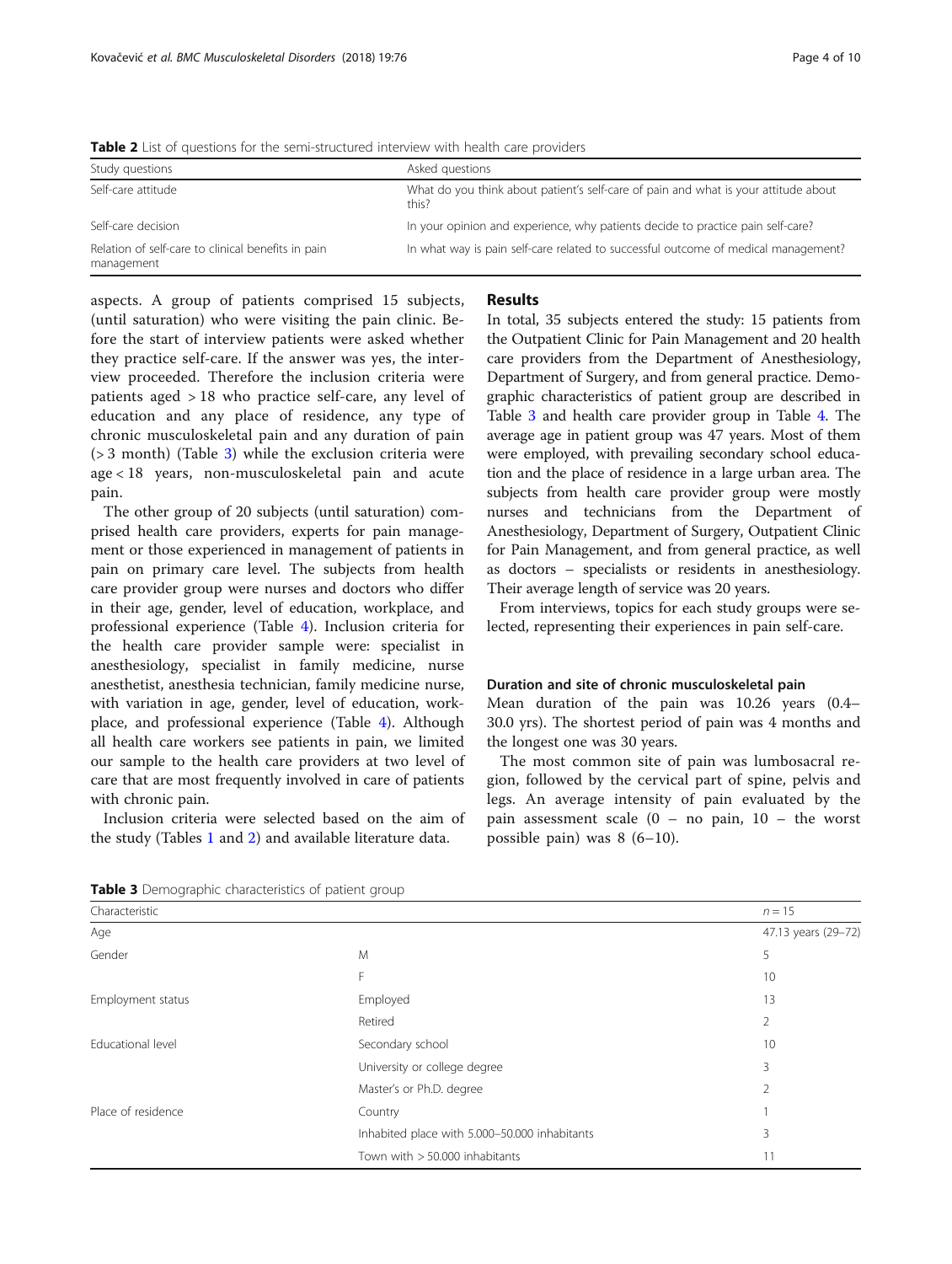| Characteristic          |                                                   | $n = 20$           |
|-------------------------|---------------------------------------------------|--------------------|
| Age                     |                                                   | 40,9 years (24-66) |
| Gender                  | M                                                 | 5                  |
|                         | F                                                 | 15                 |
| Profession              | Specialist in anesthesiology                      | 5                  |
|                         | Family doctor                                     |                    |
|                         | Resident in anesthesiology                        | 2                  |
|                         | Nurse/technician at the anesthesiology department |                    |
|                         | Nurse/technician in family medicine               |                    |
| Professional experience | Years of service                                  |                    |
|                         | < 5                                               | 3                  |
|                         | $5 - 9$                                           | $\overline{4}$     |
|                         | $10 - 20$                                         | 5                  |
|                         | > 20                                              | 8                  |

<span id="page-4-0"></span>Table 4 Demographic characteristics of health care provider group

#### Methods of self-care

The most common methods of pain self-care were the use of herbal products (various sorts of tea), and local administration of creams, gels and compresses. In addition, patients reported the use of acupuncture, yoga, meditation, exercise and walking. Patients often combine different methods of pain self-care.

#### Themes, derived from the analysis

Three themes were recognized from analyzed interviews in each study group. Data were collected from the patient group revealed the following themes: positive aspects of self-care, need for self-care, and social aspects of self-care. Levels of agreement between two independent investigators for each theme were as follows:

- 1. Positive aspects of self-care,  $\kappa = 0.89$
- 2. Need for pain self-care,  $κ = 0.71$
- 3. Social aspects of self-care,  $κ = 0.90$

Three themes recognized on the basis of data from the health care provider group were: positive aspects of selfcare, need for self-care, and risks of self-care.

Levels of agreement for each topic were as follows:

- 1. Positive aspects of self-care,  $\kappa = 0.87$
- 2. Need for pain self-care,  $κ = 1.0$
- 3. Risks of self-care,  $\kappa = 0.69$

After the first round of topic reading and recognizing, the topics were interpreted in the next round (Tables [5](#page-5-0) and [6](#page-5-0)).

#### Positive aspects of self-care

Results of this study reveal that the self-care is associated with patient's activation where she/he does not

simply wait for professional assistance but do something for himself, wishing to take the control over his/her pain. The self-care allows an individual treatment of pain because patients believe they know the best their bodies and their pain and are able on the best possible way assess what procedures are most appropriate for them. By self-care patients avoid a routine therapy which is the same for all of them. Patients tend to use healthy and natural treatment methods which are gentle and less aggressive than clinical ones, thus at the same time reducing the need for use of analgesics. The psychological effect of self-care is also emphasized. A power of belief that something is helpful may result in pain relief in the patient (at least in the short-term).

"Why not? I am always open to all options. That what one believe, will surely help her/him"", (P-13)  $(P - patient)$ .

"Because I am somehow poisoned by all of those treatments, I avoid, really avoid… because I am full of chemistry, really. "(P-9).

"...I think that a human, a person can at most help itself..."(P-2).

The health care providers agree with patients that self-care has a positive psychological effect and contributes to better psychic condition. Such a patient is easier to treat clinically. They also see higher activation in better informed patients. Unlike patients, health care providers think that self-care also reduce the burden of health services, while patients do not recognize or mention that.

...those people put themselves a goal to take control over their pain as soon as possible, that they do not want to take a sick-leave, they wish to be vital, to have a quality of life, and in this respect the self-care makes sense." (HP-17) (HP – health care provider).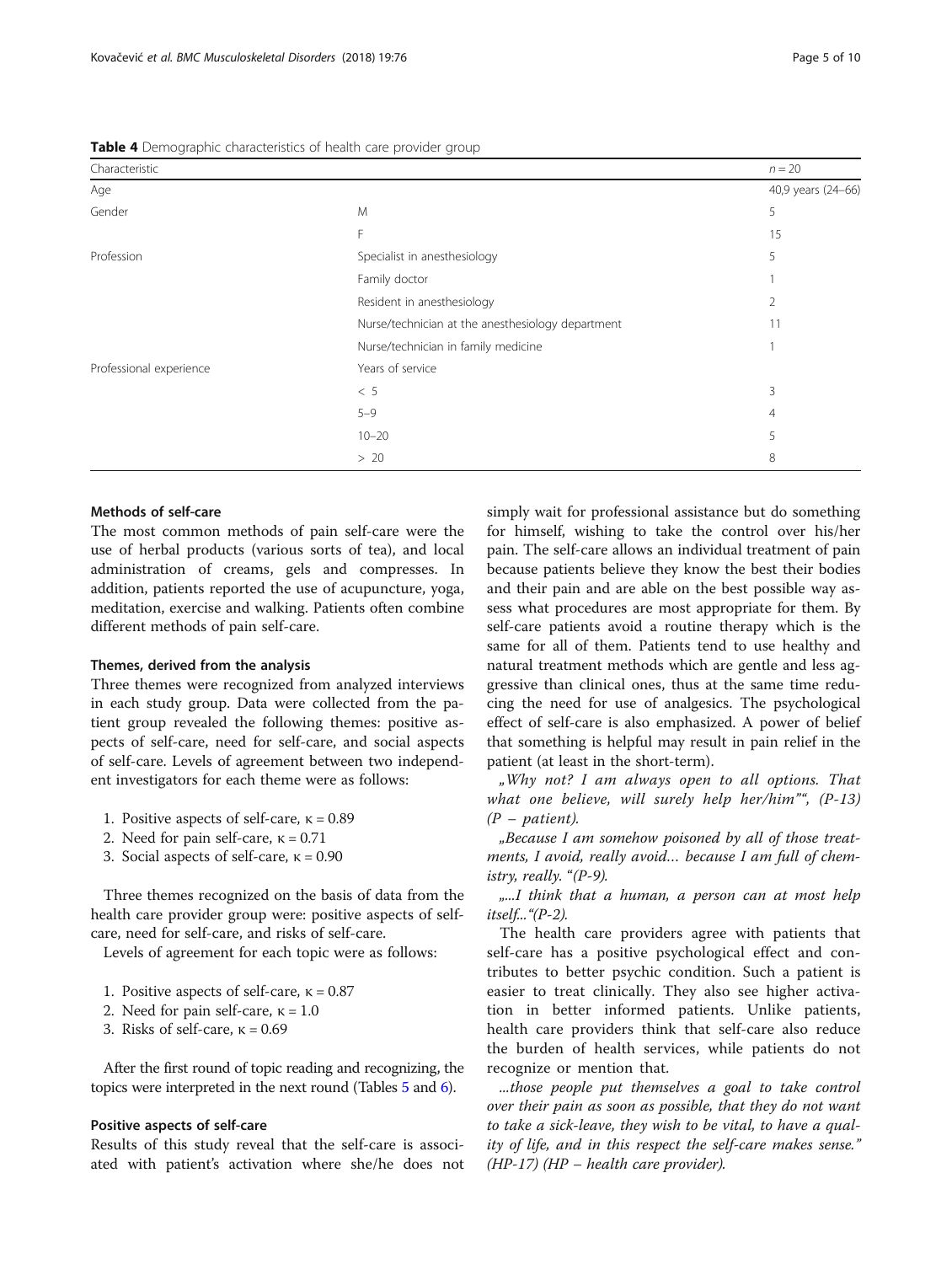<span id="page-5-0"></span>

| Positive aspects of self-   | Activation of patients (something that the patient can do for himself) |
|-----------------------------|------------------------------------------------------------------------|
| care                        | Individuality of self-care:                                            |
|                             | -desire to control the pain                                            |
|                             | -healthy natural methods                                               |
|                             | -integrated actions                                                    |
|                             | -psychological effect                                                  |
|                             | Easier to tolerate the pain                                            |
| Need for pain self-care     | Something should be done if the doctor is not visited                  |
|                             | Awkward and long-lasting pain                                          |
|                             | Pain alleviating                                                       |
|                             | Improving functionality and quality of life                            |
|                             | Better effect of alternative and medicine combination                  |
|                             | Too much medication from conventional medicine                         |
|                             | Conventional methods exhausted                                         |
|                             | Disappointment with conventional medicine                              |
| Social aspects of self-care | Information about self-care                                            |
|                             | Tradition                                                              |
|                             | Experiences from others, sharing of experience                         |
|                             | Support from the environment                                           |

"I support this, anyone knows its limits and needs the best. "(ZR-19).

"The self-care of pain has its place in the pain management and can be practiced until visit to doctor's office, physicians are less burdened, and anything that is harmless can be tried." (HP-1).

Table 6 Interpretation of health care provider topics

| Positive aspects<br>of self-care | Activation of the patient:                                                                                 |  |                                 |                                           |
|----------------------------------|------------------------------------------------------------------------------------------------------------|--|---------------------------------|-------------------------------------------|
|                                  | - Awareness                                                                                                |  |                                 |                                           |
|                                  | - Care for her-/himself<br>- Empowered patient<br>Psychological effect<br>Lower burden for health services |  |                                 |                                           |
|                                  |                                                                                                            |  | Lower consumption of analgesics |                                           |
|                                  |                                                                                                            |  | Need for self-care              | The first form of treatment               |
|                                  |                                                                                                            |  |                                 | Avoiding of doctors (self-care preferred) |
|                                  | Unavailability of doctors                                                                                  |  |                                 |                                           |
| In mild conditions               |                                                                                                            |  |                                 |                                           |
| In acute conditions              |                                                                                                            |  |                                 |                                           |
| Risks of self-care               | Adverse effects                                                                                            |  |                                 |                                           |
|                                  | Short-lived effect                                                                                         |  |                                 |                                           |
|                                  | Mistakes in self-care                                                                                      |  |                                 |                                           |
|                                  | Late diagnosis of pain causes                                                                              |  |                                 |                                           |
|                                  | Masking of symptoms                                                                                        |  |                                 |                                           |
|                                  | Exaggeration                                                                                               |  |                                 |                                           |

#### Need for self-care

The patients consider self-care essential in cases when something has to be done, for example, when the pain is intense and long-lasting but they do not visit the doctor, or when methods of clinical medicine are exhausted and they are disappointed with the treatment results. On the other hand, self-care can be an adjunct to clinical treatment (which is insufficient). While clinical medicine look for causes of pain, the patient try to help itself thereby improving its functionality and quality of life. The health care providers think that self-care is the first step in the pain management, particularly in some milder and acute conditions. They also think that patients prefer self-care to avoid the doctor, but there are also cases where the doctor is unavailable, or patients have to wait a long time for the examination or treatment.

"Any self-care is welcome as long as it acts and I really think that all of us should take this way first, and then possibly, if this fails, go further or combine various treatment methods. "(P-14).

"When I simply exhausted all of options with my doctor, when even doctors did not know how to help me, then I had to go myself. (P-12).

"Well, because traditional, conventional medicine did not help me."  $(P-2)$ .

"…because to reach the therapy is very difficult. I think, you should wait for the physiatrist minimally for two months and then another two months for the therapy.  $\degree$ (P-15).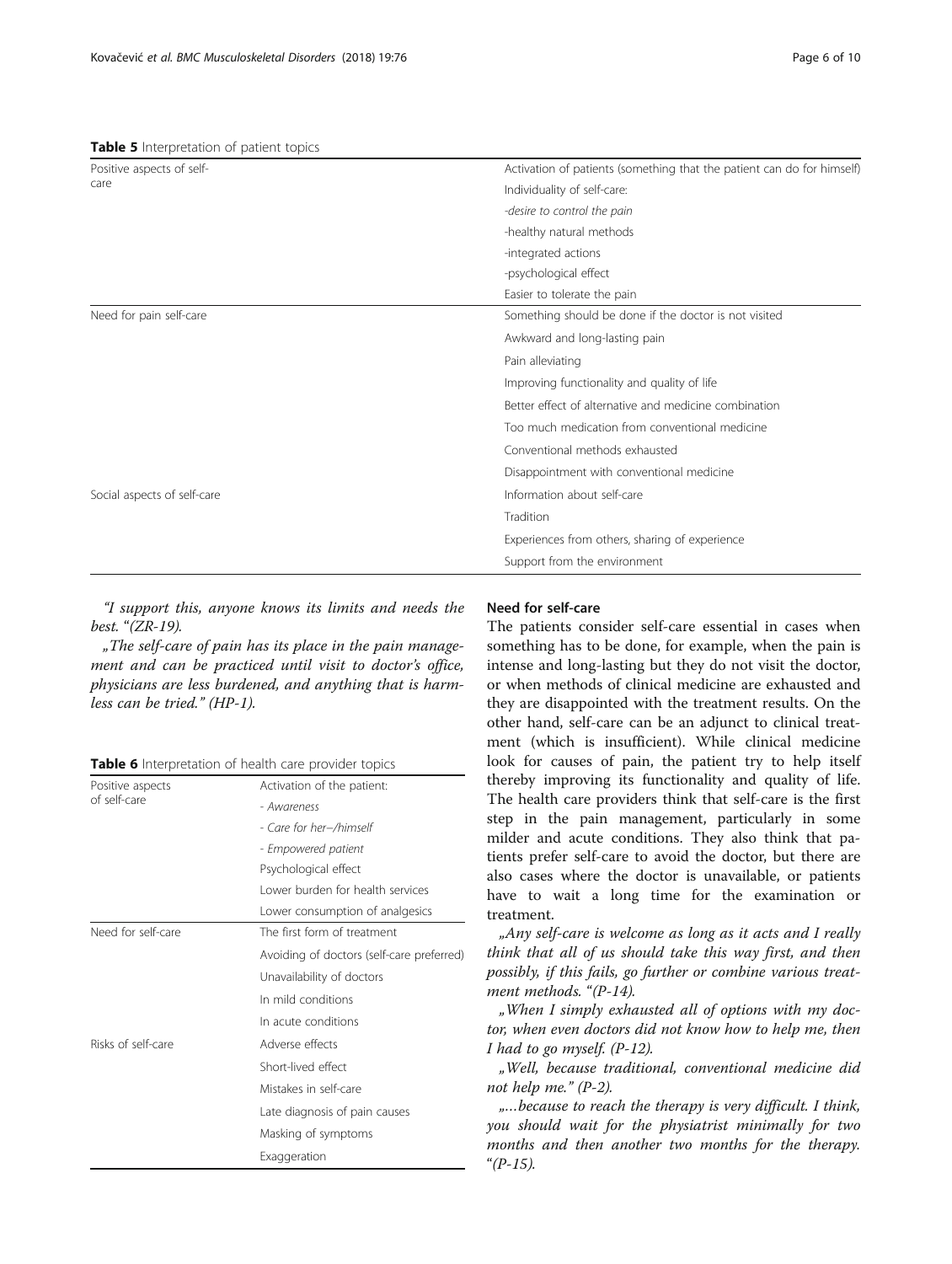"It is good to start with some self-care prior to visit any institution. "(HP-13).

#### Social aspects of self-care

Patients talk to the family, friends and colleagues about their pain, thereby share their opinions and experiences. In addition to the Internet and various popular journals, those options are important source of information about methods of self-care. Family tradition plays a great role in transmission of positive experiences about the use of certain self-care methods from one generation to another.

"All of this was through my family, meaning my parents, my mother. Well yes, I was told by my mom, she was told by my grandma, I think, or maybe my aunt."  $(P-13);$ 

"...Any available information was transmitted to me, and I transmit it further to my children. " $(P-8)$ .

"Well, through my friend." (P-11).

 $n$ -In the company where I am currently employed, a lot of people are dedicated to alternative treatment methods and they are really open to this so that experiences are frequently shared. "(P-14);

"Well, I do not know, most frequently, I am pretty often on the Internet and in this way I receive the alternative, really good tips are available, advices are healthy, all is natural.. "(P-9); "Through the Internet, through various media. "(P-11);  $, \ldots$  Then I read in the newspaper... "(P-14).

#### Risks of self-care

While patients do not see anything disputable in selfcare processes, health care providers still emphasize that self-care may have adverse effects. Aberrances may occur in self-care which may result in symptom masking of certain serious conditions and in the late diagnosis of pain causes. Uninformed patients may exaggerate in the use of various self-care methods, thereby jeopardize their own health.

"Masking of symptoms by certain medications, such as analgesics, may potentially be dangerous for the patient." (HP-6).

"I think no, because they may come too late, when the pain is too heavy and then it is more difficult to treat it. " $(HP-11)$ .

"Patients persuade themselves that they get better with those various products and medications they use, thereby extending the period of treatment."(ZR-10).

#### **Discussion**

The results or this study indicate that patients see themselves as individuals different from the others and therefore they expect individual treatment procedure. The same finding was reported by other authors too, because patients see the realization of their individuality and freedom of choice right in the self-care [[42](#page-8-0)]. The holistic view on the health, ability to take the control over its own health, and the preference of natural treatment methods, as well as the concern about potential side effects of pharmaceutical products, are predictors of increased use of self-care [[43](#page-8-0)–[45](#page-8-0)]. The self-care is also encouraged by other factors, such as long waiting time for the examination and therapy. These findings are supported by the results of other studies. Patients are dissatisfied because they wait long for health services, are far from their physicians, and sometimes working hours of doctor's office do not suit them [[46,](#page-8-0) [47\]](#page-9-0). Reasons for self-care lie also in patient's distrust of physicians, while, on the other hand, patients sometimes do not want to bother physicians, particularly if the cause of pain is already known [\[48\]](#page-9-0). The self-care is also a method of choice in cases where conventional medicine failed, or its methods have already been exhausted. The results of this study are in line with other reported ones. For example, Siapush et al. [[49\]](#page-9-0) demonstrated that dissatisfaction with the conventional medicine was caused by two factors. One factor was dissatisfaction with the outcome of medical treatment and the other one was dissatisfaction with the physician or another responsible health care provider.

While the attitude of subjects from a patient group to self-care was mostly positive, subjects from a health care provider group assumed that self-care can only be an adjunct to the treatment of pain. This finding is supported by other authors, such as Correa-Velez et al. [[50\]](#page-9-0) who emphasized that other methods were only an adjunct to conventional treatment methods, and were not contrary to them. Although self-care with medications is a practice in many developing countries, particularly by an urban and educated population  $[51]$  $[51]$ , health care providers in our study assumed that self-care should be confined to alternative methods. Albeit the patient's awareness of its need to make an effort for itself seems to be plausible, they warned to risks of self-care and its potential impact to diagnosis delay. They thought that patients undoubtedly should be well informed about methods used in the self-care. Non-awareness and use of various products in combination with prescribed medications may lead to interactions and adverse effects of selfcare, such as intoxication or treatment failure [\[52](#page-9-0)–[56](#page-9-0)].

Therefore health care providers in our study emphasized that self-care may carry potential risk for patient's health and may mask symptoms of more serious diseases, with consequent prolongation of diagnosis. To take the responsibility for care of its health and to participate actively in the treatment process, patients still should possess certain proficiency and skills [[57\]](#page-9-0).

The family was in our study an important source of information about self-care of musculoskeletal pain, mostly when considering chronic musculoskeletal pain self-care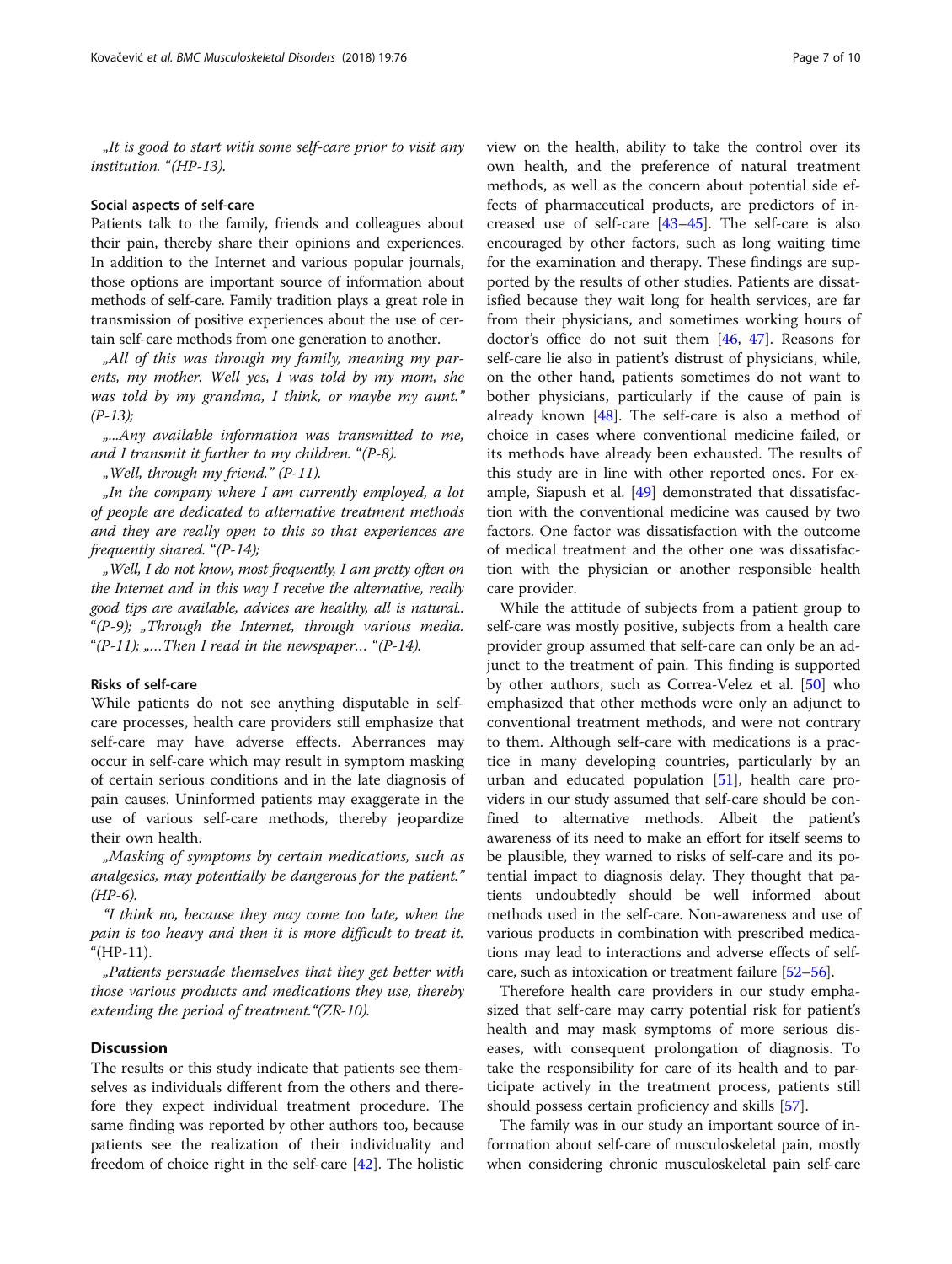that has been practiced in the family and transmitted from one generation to another. One of our results that should also be emphasized is a social aspect of self-care because people who suffer from similar difficulties talk to each other and share their experiences. Friends and colleagues from the workplace are therefore a common source of information about alternative self-care methods. However, when use of medications was considered, most of patients reported exclusively healthcare providers as sources of information, namely family doctors or anesthesiologist from the outpatient clinic for pain management. Similar conclusions were also drawn by other authors. According to results of Nagarajaiah et al. [[36](#page-8-0)], important sources of information about self-care with medications are family members and relatives, followed by healthcare providers and pharmacists. A study carried out in Slovenia demonstrated that relatives and pharmacists were the most common sources of information and tips about self-care, and that self-care was more frequent among younger subjects and those with higher educational level [[48](#page-9-0), [58\]](#page-9-0).

Our study demonstrated that the patients started with self-care by taking various sorts of tea and by a local administration of ointments, gels and compresses. Selfcare methods using the tea, herbs and herbal products are well known [[59](#page-9-0)]. The next methods of choice were acupuncture, chiropractic, yoga, meditation, exercise and walking. Other studies reported the acupuncture, chiropractic, message and yoga as most frequently used methods [\[37](#page-8-0)]. The psychological effect and power of belief that self-care will help have also their place in positive aspects of self-care, as confirmed by the similar studies [\[60\]](#page-9-0). The main results of our study emphasized the positive aspect of self-care, which was manifested in empowerment of the patient itself, where the self-care was understood as an individually adjusted procedure. Health care providers supported the self-care because it boosted the patient's care about itself, but assumed that those procedures can be only an adjunct to the clinical treatment.

#### Advantages and limitations of the study

The attitudes and experiences of patients and health care providers of various profiles were studied at the same time.

#### Limitation

The patient sample was purposeful and not representative so that results cannot be translated to the whole population. We also did not expand the profile of health workers that are included in the treatment of chronic musculoskeletal pain especially specialists of physical medicine and physiotherapists.

#### **Conclusions**

Self-care of musculoskeletal chronic pain is understood as an activity of empowered patient and should be used by health care providers to further include patient in his treatment and motivate him for self-help within the safety of official medicine. Health care providers support self-care of musculoskeletal pain as an adjunct to clinical treatment. They, however, assume that self-care acts as a placebo, with short-time effect to chronic musculoskeletal pain. Because of possible risk of self-care adverse effects (late diagnosis and true cause of pain establishment) patients should be well informed about the methods used. Patients understand self-care of musculoskeletal pain as an individually adjusted procedure and believe in its effectiveness. They lack individualized care from conventional medicine. Family tradition methods are commonly used in the self-care.

#### Abbreviations

CAM: complementary and alternative medicine; HP: health care provider; P: patient

#### Acknowledgements

We would like to express our gratefulness to all of health care providers and patients who were engaged in interviews. Special thanks to the health team from the Outpatient Clinic for Pain Management for their understanding and facilities that allowed completion of all interviews.

#### Funding

No funding was received.

#### Availability of data and materials

The duty to protect patient confidentiality can be as important as the duty to share information. The study data will not be shared, because the participants gave their consent to collect data only if their individual/ personal data will not be publicly available and distributed. Therefore, only aggregated data can be made public. He raw data are kept in the form of audiorecords of each interview and in transcribed written form.

#### Authors' contributions

I.K. and D.P. developed the study design. IK conducted interviews at the Outpatient Clinic for Pain Management, audio-taped interviews transcribed verbatim, and along with D.P. completed thematic analysis of contents and overview of results. V.M.K. participated in study design development. T.M.T, L.F.D. and Ž.I. were engaged in realization of interviews and enrollment of patients who met inclusion criteria for interviews. All of authors participated in development of final manuscript version and approved it.

#### Ethics approval and consent to participate

This study was approved by the Ethics Committee of the Sisters of Mercy Clinical Hospital Centre. Approval registration number: EP-7811/16–6. All of the patients were asked to consent for the interview and the use of data collected. Before the start of taping, patients were informed about the aim of the study and their verbal consent to participate was obtained. The Ethics Committee approval for verbal consent was received since it was stated that all of the consents will be taped and stored, to be available for Ethics Committee review.

#### Consent for publication

Not applicable.

#### Competing interests

The authors declare they have no competing interests.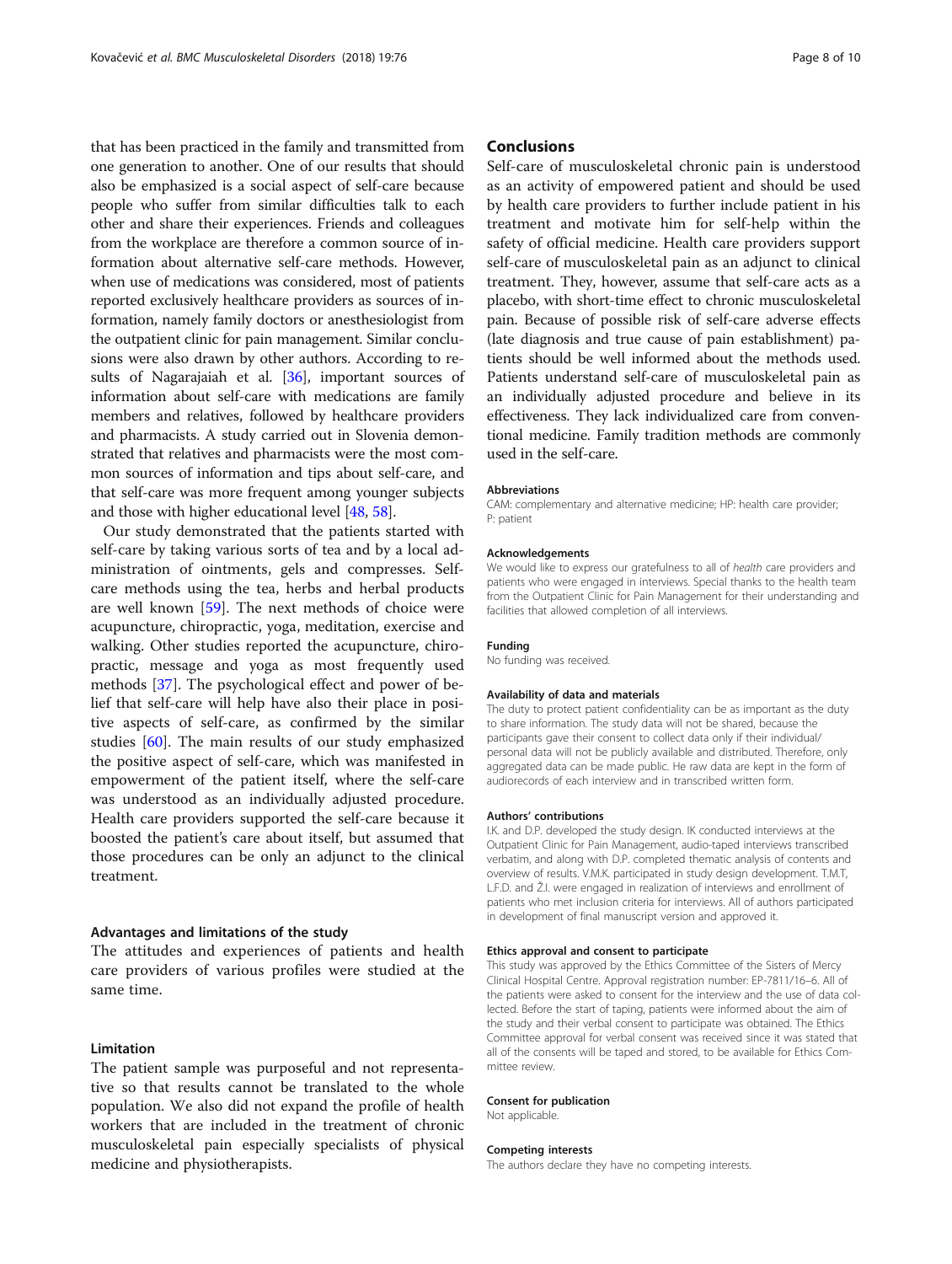#### <span id="page-8-0"></span>Publisher's Note

Springer Nature remains neutral with regard to jurisdictional claims in published maps and institutional affiliations.

#### Author details

<sup>1</sup>University of Applied Health Sciences, Mlinarska 38, 10 000 Zagreb, Croatia. <sup>2</sup>School of Medicine, University of Zagreb, Šalata 3, Zagreb, Croatia. <sup>3</sup>Sisters of Charity University Hospital Centre, Vinogradska cesta 29, Zagreb, Croatia. 4 Department of Family Medicine, Faculty of Medicine, University of Ljubljana, Poljanski nasip 58, 1000 Ljubljana, Slovenia.

# Received: 22 November 2017 Accepted: 28 February 2018<br>Published online: 07 March 2018

#### References

- 1. Institute of Medicine. Relieving pain in America: A blueprint for transforming prevention, care, education, and research. Washington, DC: The National Academies Press; 2011. p. 3. [https://www.nap.edu/read/13172/](https://www.nap.edu/read/13172/chapter/2#3) [chapter/2#3.](https://www.nap.edu/read/13172/chapter/2#3) Accessed 12 Jan 2018.
- 2. Jakobsson U, Klevsgard R, Westergren A, Rahm Hallberg I. Old people in pain: a comparative study. J Pain Symptom Manag. 2003;26:625–36.
- 3. American Geriatric Society Panel on Chronic Pain in Older Persons. The management of persistent pain in older persons: AGS panel on persistent pain in older persons. J Am Geriatr Soc. 2002;50:S205–24.
- Bonica JJ. The management of pain. Philadelphia: Lea & Febiger; 1953.
- 5. Treede RD. Entstehung der Schmerzchronifizierung. In: Baron R, Koppert W, Strumpf M, Willweber-Strumpf A, editors. Praktische Schmerztherapie. Heidelberg: Springer; 2011. p. 3–13.
- 6. Merskey H, Bogduk N. Classification of chronic pain. 2nd ed. Seattle: IASP Press; 1994.
- 7. Breivik H, Collett B, Ventafridda V, Cohen R, Gallacher D. Survey of chronic pain in Europe: prevalence, impact on daily life, and treatment. Eur J Pain. 2006;10:287–333.
- 8. Goldberg DS, Summer JM. Pain as a global public health priority. BMC Public Health. 2011;11:770.
- 9. Gureje O, von Korff M, Kola L, Demyttenaere K, He Y, Posada-Villa J, Lepine JP, Angermeyer MC, Levinson D, de Girolamo G, Iwata N, Karam A, Borges GLG, de Graaf R, Browne MO, Stein DJ, Haro JM, Bromet EJ, Kessler RC, Alonso J. The relation between multiple pains and mental disorders: results from the world mental health surveys. Pain. 2008;135:82–91.
- 10. Institute of Medicine. Relieving pain in America: a blueprint for transforming prevention, care, education, and research. Washington, DC: The National Academies Press; 2011. p. 55-63. [https://www.nap.edu/read/13172/chapter/](https://www.nap.edu/read/13172/chapter/4) [4](https://www.nap.edu/read/13172/chapter/4). Accessed 10 Jan 2018.
- 11. Koleva D. Pain in primary care: an Italian survey. Eur J Pub Health. 2005;15:475–9.
- 12. Mantyselka P, Kumpusalo E, Ahonen R, Kumpusalo A, Kauhanen J, Viinamaki H, Halonen P, Takala J. Pain as a reason to visit the doctor: a study in Finnish primary health care. Pain. 2001;89:175–80.
- 13. Thomas SPA. Phenomenological study of chronic pain. West J Nurs Res. 2000;22:683–99.
- 14. Corbett M, Foster NE, Ong SE. Living with low back pain stories of hope and despair. Soc Sci Med. 2007;65:1584–94.
- 15. van Leeuwen MT, Blyth FM, March LM, Nicholas MK, Cousins MJ. Chronic pain and reduced work effectiveness: the hidden cost to Australian employers. Eur J Pain. 2006;10:161–6.
- 16. Phillips CJ, Harper C. The economics associated with persistent pain. Curr Opin Support Palliat Care. 2011;5:127–30.
- 17. Andersen LN, Kohberg M, Gram Herborg L, Søgaard K, Roessler KK. "Here we're all in the same boat" – a qualitative study o group based rehabilitation for sick-listed citizens with chronic pain. Scand J Psychol. 2014; 55:333–42.
- 18. Sarahroodi S, Maleki-Jamshid A, Sawalha AF, Mikaili P, Safaeian L. Pattern of self-medication with analgesics among Iranian university students in Central Iran. J Family Community Med. 2012;19:125–9.
- 19. Treede RD, Rief W, Barke A, Aziz Q, Bennett MI, Rafael Benoliel R, Cohen M, et al. A classification of chronic pain for ICD-11. Pain. 2015;156:1003–7.
- 20. Brage S. Musculosketal health problems and sickness absence an epidemiological study of concepts, determinants, and consequences (dissertation). Institute of General Practice and Community Medicine: University of Oslo; 1998.
- 21. World Health Organization. The burden of musculoskeletal conditions at the start of the new millennium. World Health Organ Tech Rep Ser. 2003;919:1–218.
- 22. Cavanaugh JC, Blanchard-Fields F. Adult development and aging. 6th ed. Boston: Wadsworth/Cengage. Learning. 2011;
- 23. Bergman S, Herrström P, Högström K, Petersson IF, Svensson B, Jacobsson LT. Chronic musculoskeletal pain, prevalence rates, and sociodemographic associations in a Swedish population study. J Rheumatol. 2001;28:1369–77.
- 24. Woo J, Leung J, Lau E. Prevalence and correlates of musculoskeletal pain in Chinese elderly and the impact on 4-year physical function and quality of life. Public Health. 2009;123:549–56.
- 25. Docking RE, Fleming J, Brayne C, et al. Epidemiology of back pain in older adults: prevalence and risk factors for back pain onset. Rheumatology (Oxford). 2011;50:1645–53.
- 26. Steena E, Hauglib L. From pain to self-awareness a qualitative analysis of the significance of group participation for persons with chronic musculoskeletal pain. Patient Educ Couns. 2001;42:35–46.
- 27. Ruehlman LS, Karoly P, Enders CA. Randomized controlled evaluation of an online chronic pain self-management. Pain. 2012;153:319–30.
- 28. World Self-Medication Industry. Responsible self-care and self-medication: A worldwide review of consumer surveys. 2014. [http://www.wsmi.org/wp](http://www.wsmi.org/wp-content/data/pdf/wsmibro3.pdf)[content/data/pdf/wsmibro3.pdf](http://www.wsmi.org/wp-content/data/pdf/wsmibro3.pdf). Accessed 3 Mar 2018.
- 29. Karimy M, Heidarnia A, Ghofrani F. Factors influencing self-medication among elderly urban centers in Zarandieh based on health belief model. Arak Med Univ J. 2011;14:70–8.
- 30. Hughes CM, McElnay JC, Fleming GF. Benefits and risks of self medication. Drug Saf. 2001;24:1027–37.
- 31. Artus M, Croft P, Lewis M. The use of CAMand conventional treatments among primary care consulters with chronic musculoskeletal pain. BMC Fam Pract. 2007;8:26.
- 32. World Health Organization. Legal status of traditional medicine and complementary/alternative medicine: A worldwide review. 2001. [http://](http://apps.who.int/medicinedocs/pdf/h2943e/h2943e.pdf) [apps.who.int/medicinedocs/pdf/h2943e/h2943e.pdf](http://apps.who.int/medicinedocs/pdf/h2943e/h2943e.pdf). Accessed 4 Mar 2018.
- 33. Klemenc-Ketis Z, Hladnik Z, Kersnik JA. Cross sectional study of sex differences in self-medication practices among university students in Slovenia. Coll Antropol. 2011;35:329–34.
- 34. Kelly JP, Kaufman DW, Kelley K, Rosenberg L, Anderson TE, Mitchell AA. Recent trends in use of herbal and other natural products. Arch Intern Med. 2005;165:281–6.
- 35. Kishiyama SS, Leahy MJ, Zitzelberger TA, Guariglia R, Zajdel DP, Calvert JF, et al. Patterns of dietary supplement usage in demographically diverse old people. Altern Ther Health Med. 2005;11:48–53.
- 36. Nagarajaiah BH, Kishore MS, Shashi Kumar NS, Panchakshari P. Prevalence and pattern of self-medication practices among population of three districts of South Karnataka. Natl J Physiol Pharm Pharmacol. 2016;6:296–300.
- 37. Jafari F, A K, Rahmani E. Prevalence of self–medication among the elderly in Kermanshah-Iran. Global J Health Sci. 2015;7:360–5.
- 38. Matthias MS, Miech EJ, Myers LJ, Sargent C, Bair MJ. An expanded view of self-management: patients' perceptions of education and support in an intervention for chronic musculoskeletal pain. Pain Med. 2012;13:1018–28.
- 39. Moser A, Korstjens I. Series: practical guidance to qualitative research. Part 3: sampling, data collection and analysis. Eur J Gen Pract. 2018;24:9–18.
- 40. Braun V, Clarke V. Using thematic analysis in psychology. Qual Res Psychol. 2006;3:77–101.
- 41. Korstjens I, Moser A. Series: practical guidance to qualitative research. Part 2: context, research questions and designs. Eur J Gen Pract. 2017; 23:274–9.
- 42. Žuškin E, Pucarin Cvetković J, Kanceljak Macan B, Vitale K, Janev Holcer N, Čivljak M. The Art of Treatment: Historical View (Umijeće liječenja: povijesni prikaz). Soc psihijat. 2013;41:156–63.
- 43. Bucker B, Groenewold M, Schoefer Y, Schafer T. The use of complementary alternative medicine (CAM) in 1001 German adults: results of a population based telephone study. Gesundheitswesen. 2008;70:29–36.
- 44. Menniti-Ippolito F, Gargiulo L, Bologna E, Forcella E, Raschetti R. Use of unconventional medicine in Italy: a nation-wide survey. Eur J Clin Pharmacol. 2002;58:61–4.
- 45. Siahpush M. Postmodern attitudes about health: a population-based exploratory study. Complement Ther Med. 1999:164–9.
- 46. Babić-Banaszak A, Kovačić L, Mastilica M, Babić S, Ivanković D, Budak A. The Croatian health survey – patient's satisfaction with medical service in primary health care in Croatia. Coll Antropol. 2001;25:449–58.